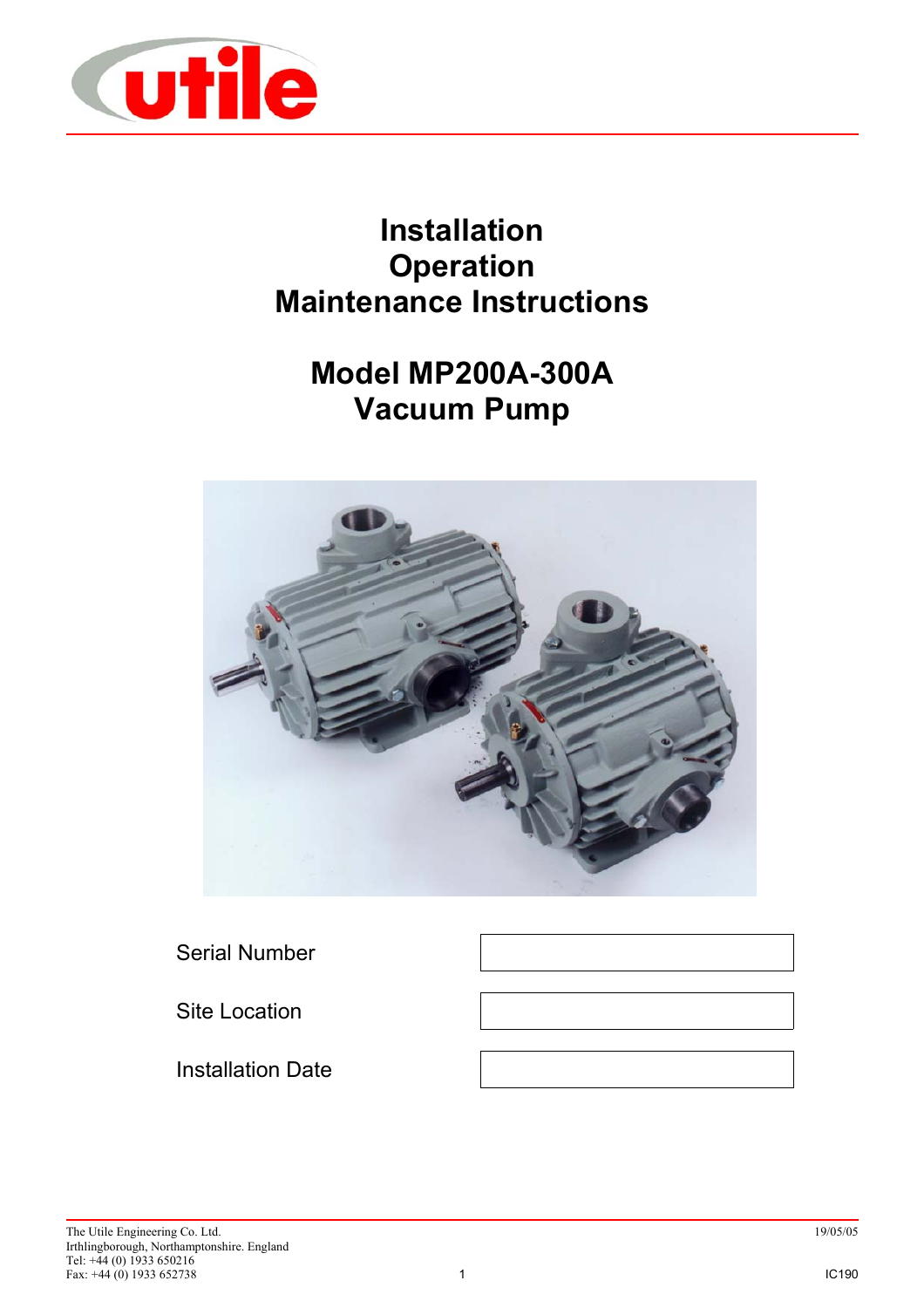

# **Page** General …………………………………………………………………………………….. 3 Operating Principle …………………………………………………………………………… 3 Health and Safety …………………………………………………………………………… 4 Technical Specification …………………………………………………………………………… 5 Packaging …………………………………………………………………………………….. 5 Storage …………………………………………………………………………………….. 5 Handling …………………………………………………………………………………….. 5 Installation …………………………………………………………………………………….. 6 Pre Start-up Checks …………………………………………………………………………… 8 Start-up …………………………………………………………………………………….. 8 Operating Notes …………………………………………………………………………… 9 Stopping Procedure …………………………………………………………………………… 9 Lubrication …………………………………………………………………………………….. 9 Maintenance …………………………………………………………………………………….. 10 Troubleshooting …………………………………………………………………………… 11 Check Blade Wear …………………………………………………………………………… 11 Blade Inspection …………………………………………………………………………… 12 Reassembly after Blade Inspection manufactured methods and the settlem of the settlem of the Reassembly after  $12$ Cylinder Renewal …………………………………………………………………………… 12 Change Bearings and Seals …………………………………………………………………. 12 Reassembly …………………………………………………………………………………….. 13 Spare Parts …………………………………………………………………………………….. 13 Spare Parts List …………………………………………………………………………… 14 Warranty …………………………………………………………………………………….. 15

# **Warning**

Read the installation and maintenance information before commencing work on this equipment. Your attention is drawn to the health and safety information on page 4. Until the equipment into which the machine has been incorporated and the said equipment declared to be in conformity with the Machinery Directive, they must not be put into service.

# **Foreword**

The MP series rotary vacuum pump has been developed based on many years of experience in the compressor and vacuum pump industry. Using modern design techniques and production methods coupled with rigorous testing and high quality standards ensure this series of machines have a long, efficient and reliable service life.

These operating instructions have been written for all personnel who have responsibility to the machine, it contains all the necessary information required for the machine to have a long trouble free service life. This manual must be stored near the machine and read before attempting any work on it.

Ensure that all operation and maintenance is only performed by competent and trained personnel and any repairs use only original parts from the manufacturer.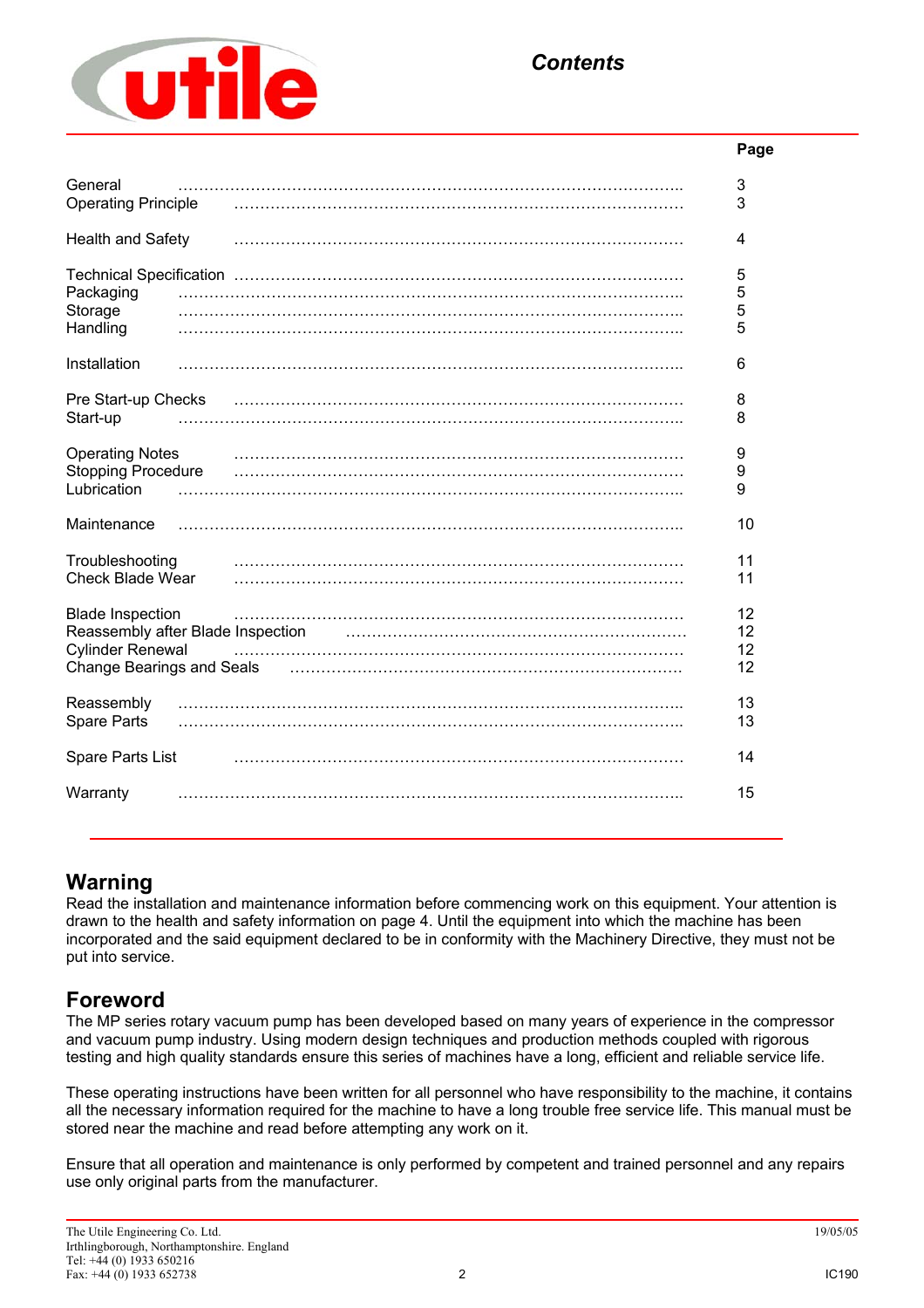

### **General**

The normal routine of running the machine is very simple. If it is carried out strictly at all times, many years of trouble free service can be expected.

We emphasise two points of paramount importance-

1. Filtration of incoming air of gas 2. Lubrication

If possible provide a logbook so that the operator can enter daily readings. After several months a record will show whether the machine is performing as it did originally. If readings are to be taken the following are all that is required. Inlet and outlet air temperatures, suction conditions and oil drip rate.

A typical layout for the log book is shown in the table below.

| <b>Machine Log Book</b> |                 |                     |                           |           |  |  |
|-------------------------|-----------------|---------------------|---------------------------|-----------|--|--|
| Date                    | Inlet Air Temp. | Discharge Air Temp. | <b>Suction Conditions</b> | Oil Rate. |  |  |
|                         |                 |                     |                           |           |  |  |
|                         |                 |                     |                           |           |  |  |
|                         |                 |                     |                           |           |  |  |
|                         |                 |                     |                           |           |  |  |
|                         |                 |                     |                           |           |  |  |

### **Operating Principle**

Rotary sliding vane compressors and vacuum pumps are multi-cell machines, which work on the displacement principle. They provide a constant, low-pulsation supply of air or gas.

The machines have a cylindrical bored housing. The rotor, which is also cylindrical, is fitted eccentrically in the cylinder so that a crescent-shaped working chamber is formed. Movable rotor vanes are fitted in the longitudinal grooves in the rotor; centrifugal force and the force of the air or gas presses the blades against the cylinder-housing wall when the rotor turns.

The vanes divide the crescent-shaped working chamber into cells of different sizes. As the rotor turns, the cell volume on the intake side increases, and the cell draws air in at low pressure, at which point is open to the intake delivery line. As the rotor continues to turn, the cell is closed (see fig 1) and the volume of the cell decreases. This causes the enclosed air or gas to be compressed (see fig 2) and forced out through discharge delivery line under atmospheric pressure.

The machine can only be run in one direction, which is indicated by an arrow on the cylinder. The direction of rotation must not be reversed.



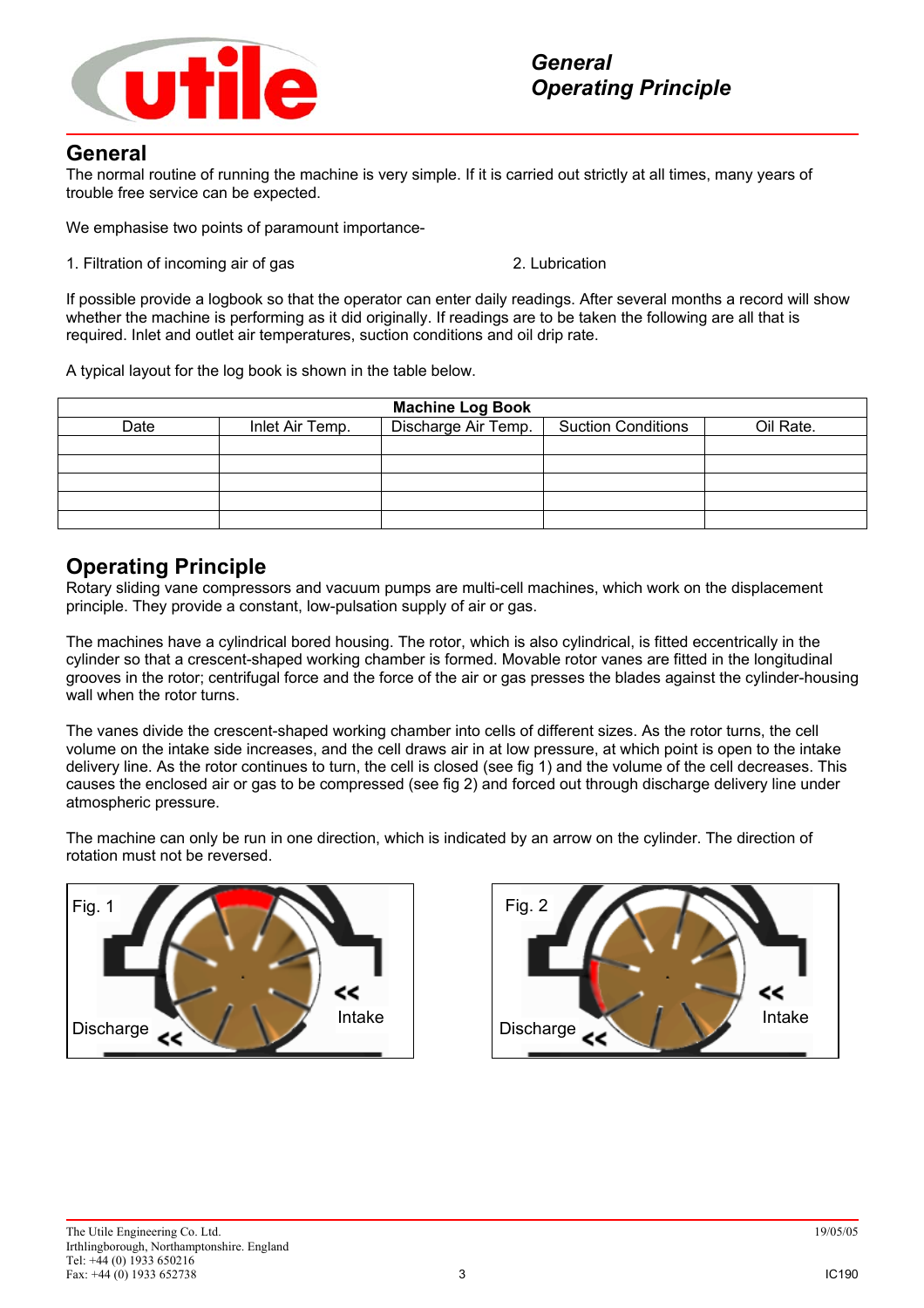

Read the installation and operating instructions carefully.

Rotating machinery and pressurised components, which may contain toxic, flammable or otherwise hazardous media are potentially dangerous equipment if not operated and maintained correctly. It is imperative that all users of such equipment fully educate themselves to the potential dangers and satisfy themselves that the personnel responsible for installing, testing, commissioning, operating and maintaining the plant are competent to do so. Instruction manuals are provided for guidance but must assume some basic level of competence by users. If there are any doubts or ambiguities concerning correct procedures, ask Utile Engineering. DO NOT TAKE RISKS.

Certain machinery can generate high levels of noise which can be harmful if exposed to it for lengthy periods of time. Various codes of practice are in existence and users must ensure that adequate precautions are taken to prevent a health hazard to employees or third party.

Equipment with internal pressures above or below ambient pressures can create a hazard. Before attempting to investigate problems, service or maintain equipment, it must be safely depressurised or pressurised to ambient conditions. Also since the gaseous medium may be flammable, toxic, corrosive or otherwise hazardous it may be necessary to purge the installation with an inert gas, such as nitrogen. Special precautions are necessary for certain gases and the user must ensure that adequate procedures are implemented.

Moving parts of machinery must not be touched and all such parts must be adequately guarded. Suitable guards are provided and must be securely retained in position at all times.

Before commencing maintenance, servicing or making other adjustments, the prime mover and other equipment must be isolated electrically or otherwise immobilised to prevent accidental start-up. In this vein, a fully qualified electrician should carry out all electrical work and all electrical equipment should be isolated before it is touched and pneumatic or hydraulic controls depressurised and made safe. Procedures must also exist to ensure that electrical or other inputs cannot be restored accidentally during the maintenance or service period. Safety trips, emergency stop-buttons and other such devices (if fitted) are to be checked regularly to ensure that they continue to function correctly and will protect the installation and personnel in the event of an emergency.

NO attempt should be made to touch the machine whilst it is rotating. Particular care is needed when checking rotor clearances. Any movement of rotors may trap fingers.

Most machines, certain pipes and ancillaries become hot during operation whilst certain machines with sub-zero inlet temperatures may result in very cold surfaces. If it is possible for personnel to come into contact with such surfaces unknowingly or accidentally they should be guarded.

If severe vibration is observed, the cause of this should be immediately investigated and the situation rectified. Excessive vibration can lead to fatigue and other failures. Similarly, if during operation a significant change is noticed in the level of vibration, noise, temperature or any other parameter, the cause of such changes must be determined, and the cause rectified. Inlet filters must be inspected regularly so that liquid or debris is not allowed to enter the machine, which could cause damage and consequently injury to personnel.

During routine maintenance, coupling alignment should be checked for misalignment. Only approved lubricants must be used and quantities, etc must be checked regularly.

Before restarting after servicing, all nuts, set screws, etc must be checked for tightness, check all joints, for leaks and carry out purging as necessary before introducing the process gas. Also, before start-up, check the machine inlet and outlet isolating valves are open both non-return valves (if fitted) are the correct orientation.

Adjacent pipework and equipment must not impose undue forces and moments on the machinery flanges. All welding work must be carried out be an approved gas coded welder.

In order to prevent reverse rotation of machines, it is ESSENTIAL that a non-return valve be installed in the inlet pipework. Otherwise a hazardous situation can arise during a normal shutdown or if the prime mover power supply is interrupted for a period of time.

The environment around the installation may need to be monitored in order to detect gas leaks etc., and consideration must be given to the installation of gas detecting equipment, and the class of electric equipment. All personnel working in or passing through the area should be adequately warned by signs and trained to exercise appropriate safety precautions. Ensure the correct personal protective equipment is worn at all times.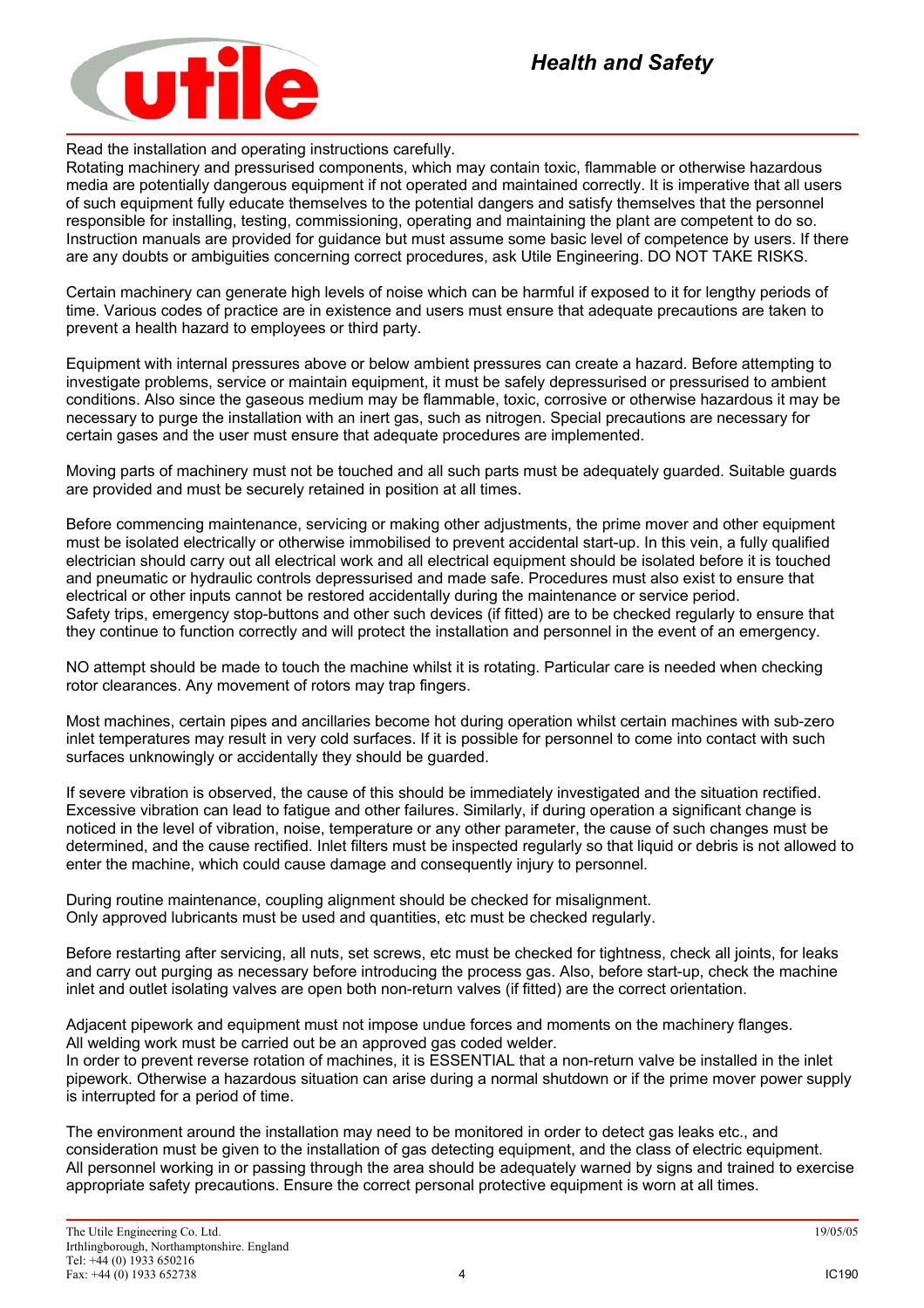

### **Technical Specification**

The model and machine serial number appear on the machine data plate, other machine data can be found in the following table.

|                                       | <b>Units</b>      | <b>MP200A</b> | <b>MP300A</b> |
|---------------------------------------|-------------------|---------------|---------------|
| Maximum Vacuum                        | kPa               | 96.5          | 96.5          |
| Speed - Maximum                       | R.P.M.            | 1400          | 1400          |
| Speed - Minimum                       | R.P.M.            | 900           | 900           |
| Capacity at 50kPa at Maximum Speed    | L/min             | 7360          | 10195         |
| Capacity at 50kPa at Minimum Speed    | L/min             | 4670          | 6460          |
| Absorbed Power at 50kPa at Max. Speed | kW                | 7.8           | 10.6          |
| Absorbed Power at 50kPa at Min. Speed | kW                | 3.8           | 6.5           |
| Moment of Inertia                     | kg m <sup>2</sup> | 0.121         | 0.169         |
| Noise Level at 1 metre                | db(A)             | 80            | 80            |
| Weight                                | kg                | 88            | 115           |

Note: Machine must not be used on any other gas than originally specified. Utile Engineering must be consulted if traces of any other gas are introduced into the machine.

# **Packaging**



**Top / This Way Up Fragile**



The packaging conforms to the relevant regulations. The symbols used on the packages are shown above. The machines are bolted down on a pallet and therefore should not move during transportation and either cased or shrink wrapped for general protection. The ancillary components are packed suitably within the case. The packaging and contents should be received in good condition. When unpacking do not remove the inlet/outlet protection covers.

The contents should be inspected against the advice note, notify Utile Engineering within 3 days of any items, which are damaged or are missing, followed by a written claim within seven days of the goods being delivered.

# **Storage**

If the machine is not required for immediate installation, the machine should be stored in a clean, dry area protected from the weather. The intake and discharge port covers must remain in position until the machine is installed. We recommend that until the machine is installed the shaft be turned a few revolutions by hand every month to ensure the machine is running free.

The green protective coating on the shaft remains effective for approximately 1 year. If the machine is stored for a longer period of time, the coat must be renewed.

# **Handling**

Skilled personnel working in accordance with safe working practices must carry out the lifting of machines. Before lifting the correct equipment must be available. Cranes, jacks, slings, and lifting beams must be capable of carrying the weight of the machine to be lifted. The lifting eyebolt situated in the top of the cylinder and a crane hook must be used when lifting or moving the machine (see fig 3). Do not use the machine ports or the shaft extension for lifting or moving the machine.

For weights see above in Technical Specification.

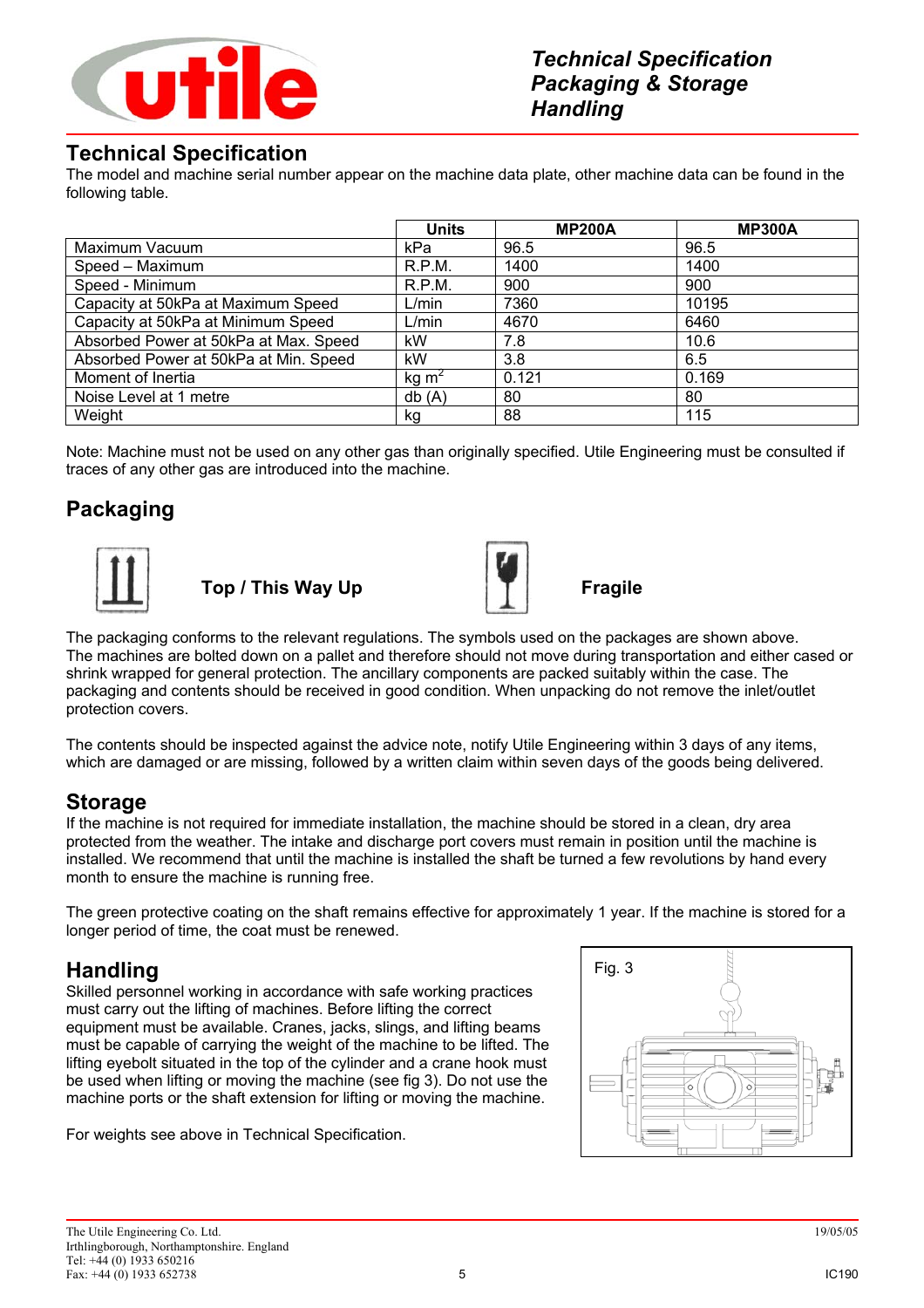

#### **Installation**

Before commencing installation, a site specific risk assessment, method statement and hazard identification list must be completed and adhered to. All work must be carried out in a safe area. Utile Engineering trained personnel or those trained to an equivalent standard should carry out installation, any claims for damage due to faulty installation will be void. The machine is delivered ready to be connected, with only the removal of the intake and discharge protection covers. All warning labels and instructions must be observed and retained with the machine. It is essential equipment is installed, earthed and guarded in accordance with current legislation. If the user is installing their own switches and safety devices these must be suitable for the correct working area. Before installation, ensure there is no damage to the machine and that it turns freely by hand.

| Typical tools required for installation include: - |                     |                     |         |  |  |  |
|----------------------------------------------------|---------------------|---------------------|---------|--|--|--|
| Set of spanners                                    | Pipe Wrenches       | Set of screwdrivers | Hacksaw |  |  |  |
| Hammer / mallet                                    | Drill (low voltage) |                     |         |  |  |  |

Typical bolt tightening torques are: -

| <b>Bolt Tightening Torques</b> |           |                 |           |  |
|--------------------------------|-----------|-----------------|-----------|--|
| Size                           | Toraue    | Size            | Torque    |  |
| M4                             | 4.00 Nm   | M <sub>10</sub> | 40.00 Nm  |  |
| M <sub>5</sub>                 | $6.00$ Nm | M12             | 70.00 Nm  |  |
| M6                             | 10.00 Nm  | M <sub>16</sub> | 100.00 Nm |  |
| M8                             | 18.00 Nm  | M20             | 150.00 Nm |  |

#### **Location**

The machine should be installed in a clean, dry, well-ventilated area. Allow adequate space and facilities for service, inspection and future expansion. A minimum of 0.75m of working space around the machine is recommended. Adequate space around the motor and machine, particularly any fan inlets, is also necessary to facilitate cooling airflow. Where several machines are installed in close proximity, care must be taken to ensure there is no recirculation of exhausted warm air.

#### **Foundation**

Simple slab type foundations, designed for static loadings only are satisfactory. The foundations should raise the machine to a reasonable height above the floor for convenient service and inspection. The use of anti-vibration mounts between the base and foundation are recommended, these absorb the vibrations generated by the rotating parts of the machine and insulate it against any vibration in the surrounding environment. Ensure that the antivibration mounts are evenly loaded. Foundation bolts should fix the base.

#### **Electrical Supply and Connection**

The voltage rating of the supply must be compatible with the motor and the fittings. All electrical installation must be carried out by a qualified electrician and in accordance with current regulations and within the framework of the Electricity of Work Regulation 1990. Ensure all electrical connections, plugs, sockets etc are secure before switching the supply on.

#### **Earthing**

It is important that the motor enclosure is soundly earthed by metallic earth continuity conductor, or by separate earth bonding, but in all cases the installation must be made and tested and approved for this feature by a qualified installer before the supply is applied to the motor.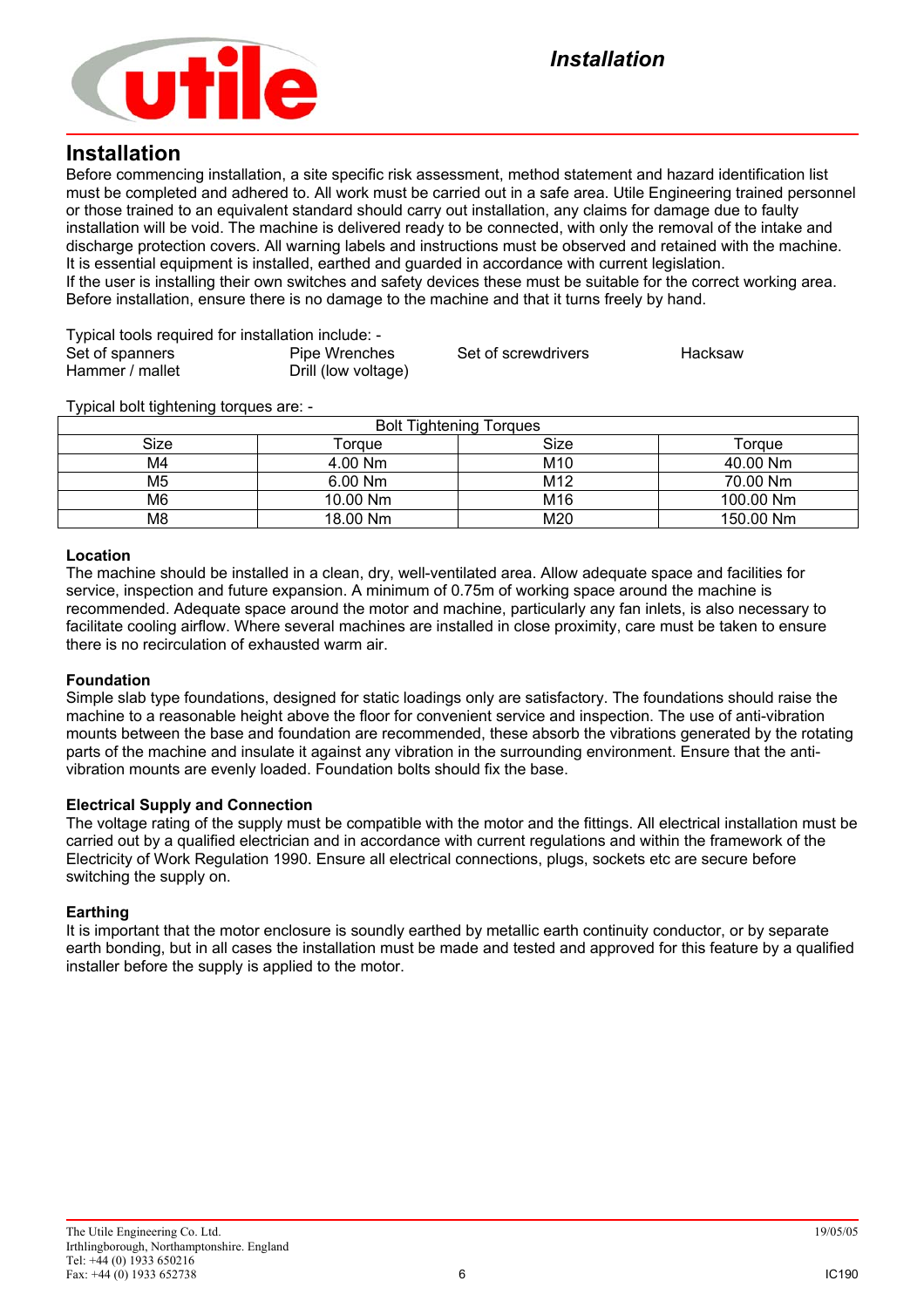

#### **Fitting Pulleys and Couplings**

These should be bored to our standard limits (details supplied upon request) and fitted to the shaft with a screwing motion. On no account should they be driven on. Tapping of fitments onto the machine shaft with a hammer or mallet, causes bearing damage. This results in an increase in bearing noise and a significant reduction in bearing life. Attention should be paid to the guarding of all moving parts.



- 2. Mount assembly in desired position on shafts ensuring both shafts are parallel and in correct alignment, use a straight edge, a correctly aligned drive will contact both pulleys squarely (see fig. 6).
- 3. Fit driving belts. Measure span of belts between tangent points of the two pulleys. A deflection of 1.5mm is obtained for every 100mm of the measured span. Compare the deflection force required with the table. If the force required is according to the table then the tension is suitable. Too little force indicates under-tension and visaversa. Belt Section

| <b>Belt</b> | Force Required to      |
|-------------|------------------------|
| Section     | deflect belt 1.5mm per |
|             | 100mm span (kgf)       |
| SPZ.        | $0.5 \text{ to } 0.8$  |
| <b>SPA</b>  | 1.0 to 1.5             |
| <b>SPR</b>  | 2.0 to 3.1             |
|             | 4.1 to 6.1             |

4. The belts should be tensioned towards the high side, to allow for the tension drop after the belts have been run-in. Belt tension should be checked daily in the first week after installation/renewal.

#### **Note:**

#### **Excessive tension on the pulleys will damage the bearings and lead to probable shaft rupture.**

#### **Belts, which become charged electrostatically, must not be used in hazardous atmospheres.**

Span Distance

**AN DISTANCE DEFLECTION**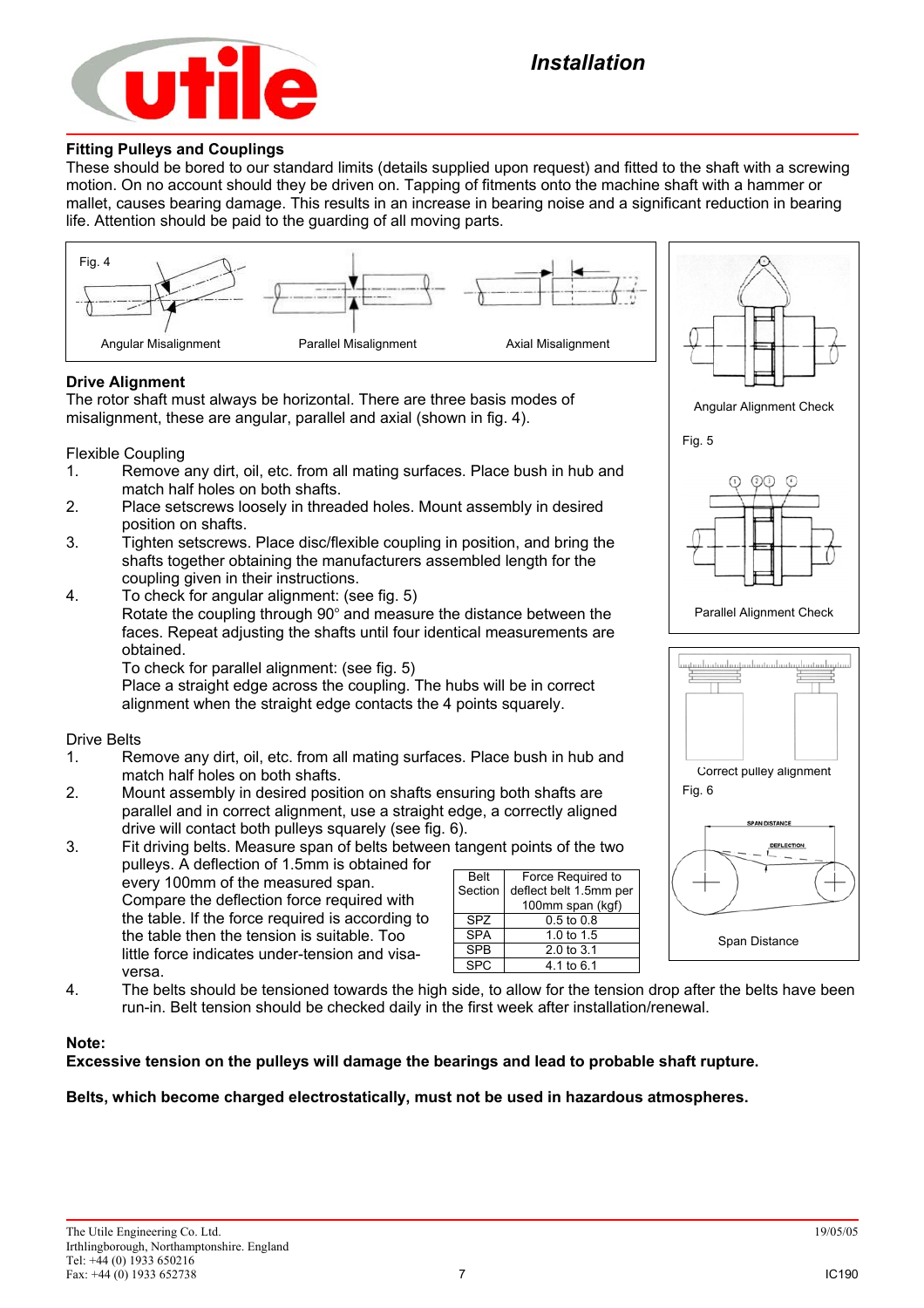

#### **Pipework**

- The connecting pipework must be completely clean, dry and free from internal rust or scale.
- When fitting the intake and discharge pipework it is essential that adequate supports be provided and that it is properly aligned to prevent excessive strain being placed upon the machine, flexible pipe should be placed in the pipeline to remove this strain.
- During installation care must be taken to ensure that no foreign matter enters the machine or serious damage may result.
- An intake filter should be fitted into the intake side to prevent any particles from entering the machine.
- Use P.T.F.E. tape only as a jointing medium since surplus from jointing compounds will damage the blades if drawn into the machine.
- When the machine is delivering into or exhausting from a receiver, or working with a system having a large storage capacity, it is essential to fit a non-return valve in the pipework, preferably on the discharge side to prevent the machine from running in reverse on shutdown.
- **Arrange both the intake and discharge pipework so that any condensate flows away from the machine.**
- If user is installing their own protective switches and other devices these must be suitable for operation in the zone classified.
- All pipework and fittings must comply with IGE/UP/2 or the national standard for the country of installation.
- Vacuum pumps are normally supplied with exhaust silencers.

### **Pre Start-up Checks**

Before starting the machine for the first time after installation, maintenance or after a long downtime, make the following checks: -

- Ensure all the anchor bolts for the machine, base and motor are securely fastened.<br>
Check that the machine is free running by furning the shaft by hand through a few re
- Check that the machine is free running by turning the shaft by hand through a few revolutions.
- $\checkmark$  Flick start the motor to check that the direction of rotation agrees with the arrow on top of the machine cylinder. Note this should be completed with the coupling/drive belts removed.
- $\checkmark$  Recheck coupling/drive alignment and retension (see page 7).
- $\checkmark$  Ensure all equipment is installed and earthed in accordance with current legislation.<br> $\checkmark$  Check all pining connections. If the system is to be pressure tested, all gauges and in
- 9 Check all piping connections. If the system is to be pressure tested, all gauges and pressure switches must be isolated or removed. Maximum purge or pressure test is 1.50 times the working pressure.
- $\checkmark$  Check all protective devices ensuring they are working correctly.
- 9 Ensure personnel are adequately protected from accidental contact with all dangerous equipment.
- $\checkmark$  Fill the oil reservoir with Shell Rimula 15W/40 oil or equivalent, prime the oil lines to the machine.
- Instruct the operating personnel that the machine is operational.

# **Protective Devices**

All pressure and temperature switches must be set and tested at the desired set point by simulating the set point in actual operation.

With the machine running at the duty pressure after warming up, adjust the discharge temperature switch downwards to actuate and stop the machine. Reset the switch at the cut out temperature plus 10 $\degree$ C - 15 $\degree$ C in order to avoid false tripping from small and reasonable increases above normal levels.

Adjust the high pressure cut out switch in the same manner and reset at working pressure plus 10%.

After the first 50 running hours, remove the cone shaped mesh strainer from the inlet, clean and replace. If a large amount of debris has been collected run for a further 50 hour period repeating the process until the filter remains clean.

# **Start-up**

Proceed as follows: -

- i. When starting vacuum pumps the intake valve can be closed to reduce the starting power and then slowly opened as the machine reaches operating speed.
- ii. Start the drive motor and bring the machine up to operating speed.
- iii. Check and adjust the lubricator drip rate to that indicated in the lubrication section.
- iv. Check all protective devices and controls making sure they are working correctly.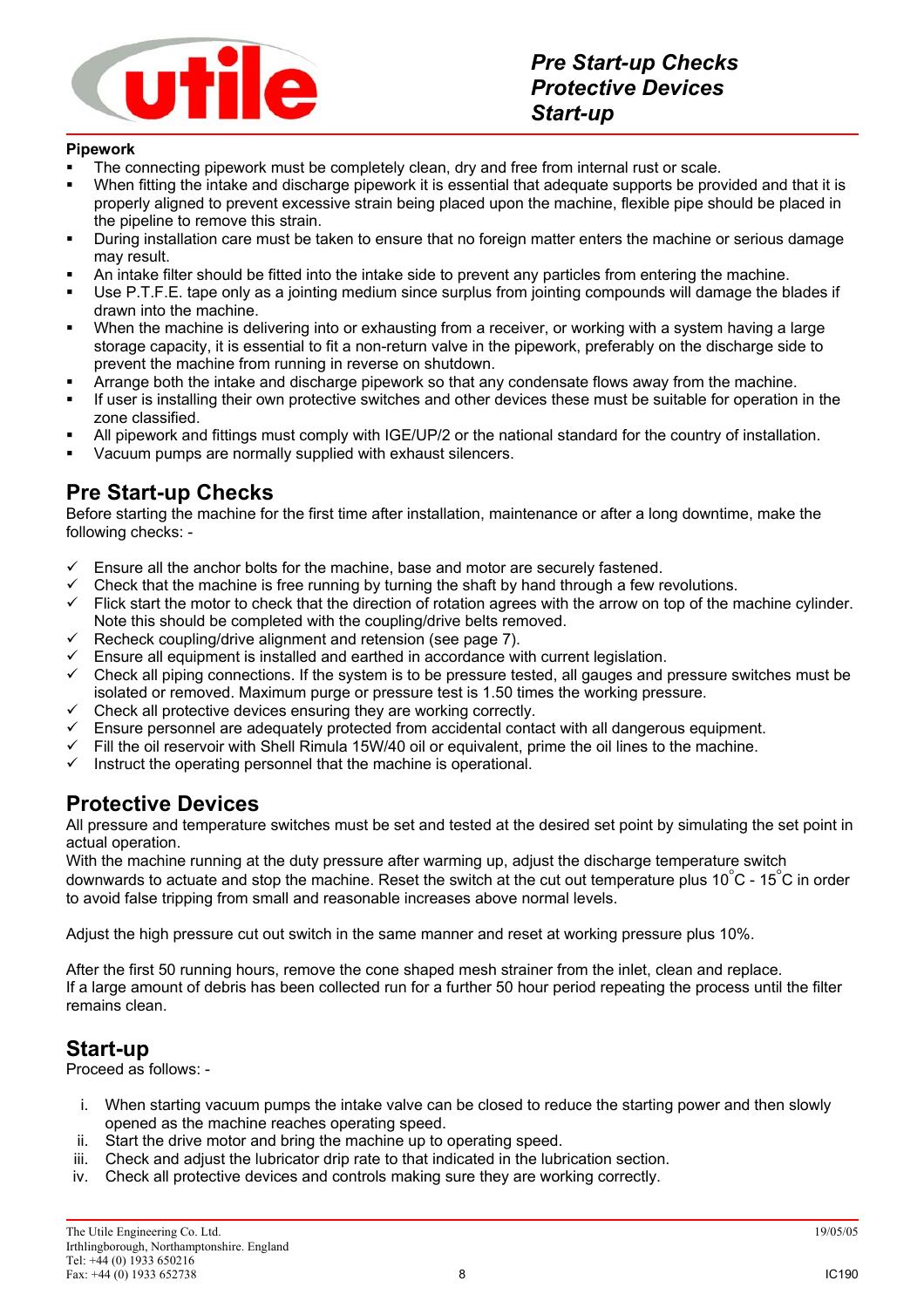

# **Operating Notes**

- Daily, check / fill the oil reservoir.
- After the initial running in period, check the belt tension. Belt squeal denotes a loose belt that requires tightening.
- **Inspect the filter fitted to the inlet, regularly clean and renew the element when necessary.** Excessive discharge temperature for normal operation as indicated by the rise in temperature shown in the log book indicates inadequate cooling, faulty lubrication or a dirty intake filter. The machine should be stopped and inspected.
- Check the machine internally for wear every 10,000 running hours. (see Inspection and Service)
- The blade depth should be checked after the initial 2,000 running hours and thereafter every 5,000 running hours for wear and renew if the rubbing tips have worn to a depth of 67mm. (see Check Blade Wear). Condensate if allowed to enter the machine can cause severe blade wear.
- If adjustment of the oil rate is required (see lubrication).

### **Stopping Procedure**

Proceed as follows: -

- i. When stopping vacuum pumps the intake valve should be slowly closed.
- ii. Trip out or Stop the drive motor.

# **Lubrication**

Prime oil pipes prior to initial start and every time machine is dismantled for service, as serious damage will occur if the machine runs unlubricated. The lubrication system is a total loss system, recycling of oil is not recommended

The recommended grade of oil is **Shell Rimula 15W/40** the typical physical characteristics are shown right: -

#### **Oil pump adjustment**

The pump is adjusted to the correct flow rate when despatched from our works. If it found necessary to alter the oil feed, then proceed as follows using fig. 7:

- 1. Loosen off locking nut (8) from adjusting screw-retaining bracket.
- 2. To decrease flow, back off external nut (9) towards shoulder of To increase flow, tighten external nut (9) onto adjusting screwretaining bracket.
- 3. Tighten locking nut (8) onto adjusting screw-retaining bracket.

#### **SAE Viscosity Grade** 15W/40 **Kinematic Viscosity** @ 40ºC cSt 100ºC cSt (IP71) 100.1 14.5 **Viscosity Index** (IP226) 135 **Pour Point**  $^{\circ}$ C (IP15) -27 **Density** @ 15°C kg/l (IP365) 1 0.890 **Flash Point** (PMCC) ºC (IP34) 226 **Sulphated Ash** % wt (IP163) 1.1 **Total Base Number** mg KOH/g (IP276) | 8.0



#### **Lubricator Maintenance**

Refill the oil reservoir regularly to ensure that the oil level is not allowed to fall to a point where air can be drawn into the oil pump. Use only clean, new oil of the recommended grade. At least once a year, or if the machine has been out of use for a long period, the oil pump must be thoroughly flushed out with petrol/kerosene to clear any oil residues that may have solidified in the control ducts. For this operation we recommend the following procedure: -

- 1. Stop the machine and disconnect all the oil pipes from the oil pump.
- 2. Remove oil reservoir, drain oil and wash out with petrol/kerosene. Drain again ensuring all oil residues are removed. Replace reservoir and reconnect the oil feed pipe (oil reservoir to oil pump).
- 3. Fill the reservoir with petrol/kerosene to cover oil filter element. Loosen oil feed pipe connection at oil pump end until all air has been expelled. Re-tighten pipe.
- 4. Start the machine under no load condition and run until petrol/kerosene begins to flow from oil pump discharge points. This operation takes approximately  $10 - 15$  minutes and providing the machine is run under no load conditions, no damage will occur.

5.

Stop machine, drain oil reservoir and fill with recommended grade of oil. Ensure all oil pipes are primed. Reconnect oil delivery pipes (oil pump to machine) and start up.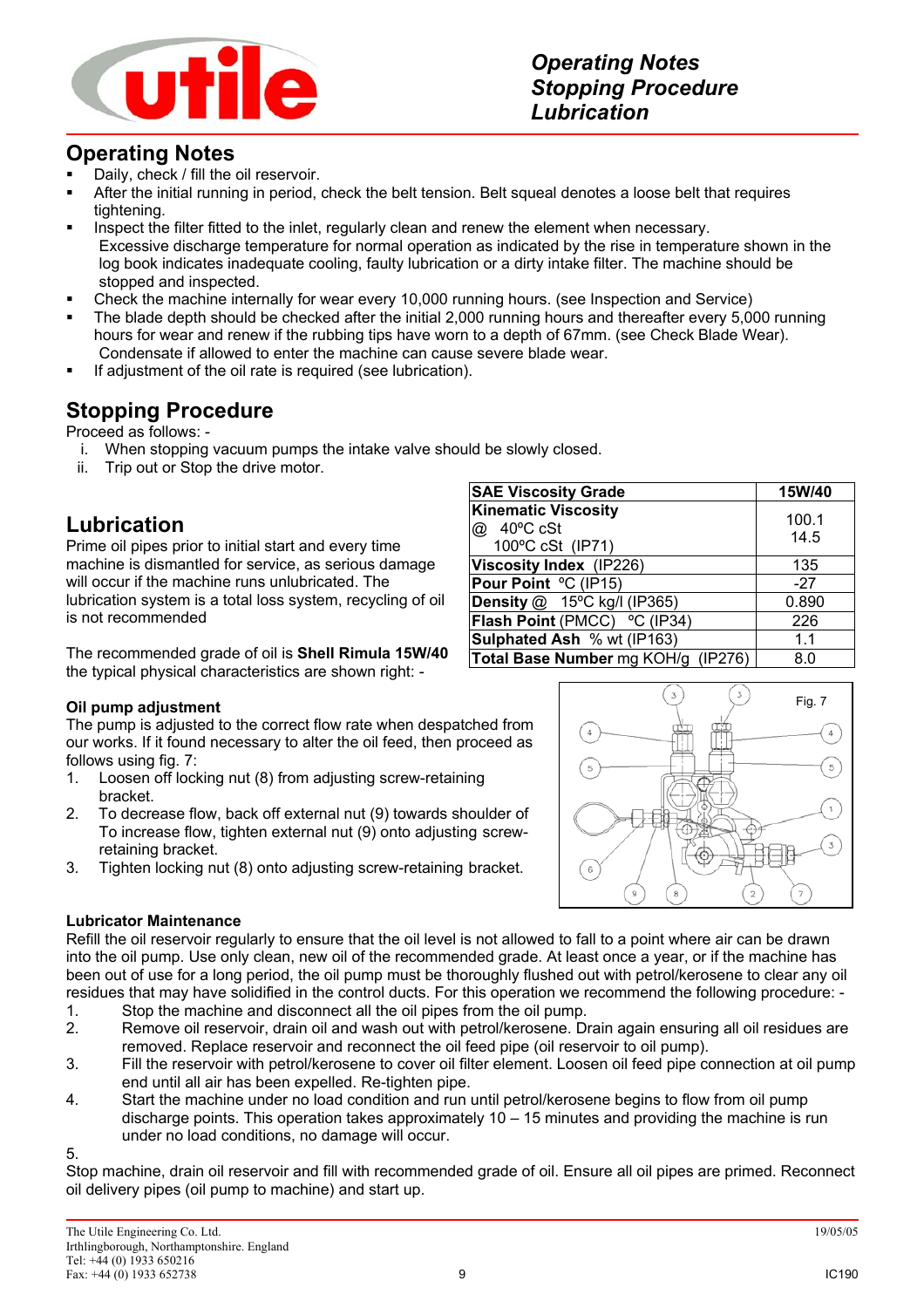

#### **Maintenance**

Fully trained and competent staff must carry out any maintenance work. Utile Engineering offers contract maintenance services if required contact our service department.

When carrying out any maintenance and inspections always follow the health and safety guidelines on page 4. A regular correct maintenance plan is essential to good operational reliability and a long service life for your machine. As operating conditions vary, no exact timings can be specified for wear checks, repairs and inspections, however the following plan can be used as a guide until time scales to better suit the machines environment are found.

The machine, ancillaries and surrounding area should be kept as clean as possible.

Ensure all items are properly held and supported during all aspects of maintenance as not to pose a problem for health and safety. Observe all lifting points and apply care when handling the equipment.

Ensure all machines and associated pipework have cooled down sufficiently before touching and attempting any maintenance.

Typical tools required for maintenance include: -

Set of spanners **Pipe Wrenches** Circlip Pliers Circlip Pliers Set of screwdrivers **Vernier Gauge / Micrometer** Two-leg Pulley drawer Set of Allen Keys **Hammer / mallet** Feeler Gauges

Typical bolt tightening torques can be seen on page 6.

New gaskets must be fitted every time the machine is dismantled.

Bearings and seals are recommended to be replaced after 15000 operating hours or 2 years whichever is sooner. Blades must be replaced regardless of wear after 20000 operating hours as failure due to fatigue could cause serious damage.

After maintenance the machine and equipment must be treated, as new and all pre-commissioning checks should be made. Install all protective devices and controls properly after completion of work. Ensure all cabling, unions and guards are correct, secure and in place. Dispose of any used oil and cleaning solutions as prescribed by law.

| <b>MAINTENANCE PLAN</b>                               |              |                                                   |              |  |  |
|-------------------------------------------------------|--------------|---------------------------------------------------|--------------|--|--|
| <b>DAILY CHECKS</b>                                   |              | <b>QUARTERLY CHECKS</b>                           |              |  |  |
| TASK                                                  | <b>CHECK</b> | TASK                                              | <b>CHECK</b> |  |  |
| Check / Fill lubricator reservoir                     |              | Check machine for blade wear.                     |              |  |  |
| Check Belt condition/Tension (Hourly for              |              | Check control panel for wiring, cleanliness and   |              |  |  |
| running in period).                                   |              | function of all panel features. (if applicable)   |              |  |  |
| Drain all vessels, condensate traps, outlet           |              | Check function of emergency stop button and       |              |  |  |
| filters manually                                      |              | local motor isolator. (if applicable)             |              |  |  |
| Clean inlet filters (Daily for 1 <sup>st</sup> week). |              | Check motors for excessive vibration and          |              |  |  |
|                                                       |              | damage.                                           |              |  |  |
|                                                       |              | Check function of pressure/vacuum gauges.         |              |  |  |
| <b>WEEKLY CHECKS</b>                                  |              | Check function of non-return valves               |              |  |  |
| Check lubricator rate                                 |              | Check function of pressure/vacuum relief valves   |              |  |  |
| Check belt condition / tension                        |              |                                                   |              |  |  |
| Clean inlet filters (After for 1 <sup>st</sup> week). |              |                                                   |              |  |  |
| Run Standby machine for a few minutes.                |              |                                                   |              |  |  |
| Complete logbook data                                 |              | <b>YEARLY CHECKS</b>                              |              |  |  |
| <b>MONTHLY CHECKS</b>                                 |              | Clean lubricator and oil lines                    |              |  |  |
| Check function and operation of all valves.           |              | Check flanges and joints for leaks.               |              |  |  |
| Check differential pressure across filters (clean     |              | Clean internally vessels, condensate traps,       |              |  |  |
| and replace if necessary).                            |              | filters (including elements).                     |              |  |  |
| Check function and operation of autodrains /          |              | Inspect machine internally (at least once a year) |              |  |  |
| condensate lines.                                     |              |                                                   |              |  |  |
| Clean fins on machine and motors                      |              |                                                   |              |  |  |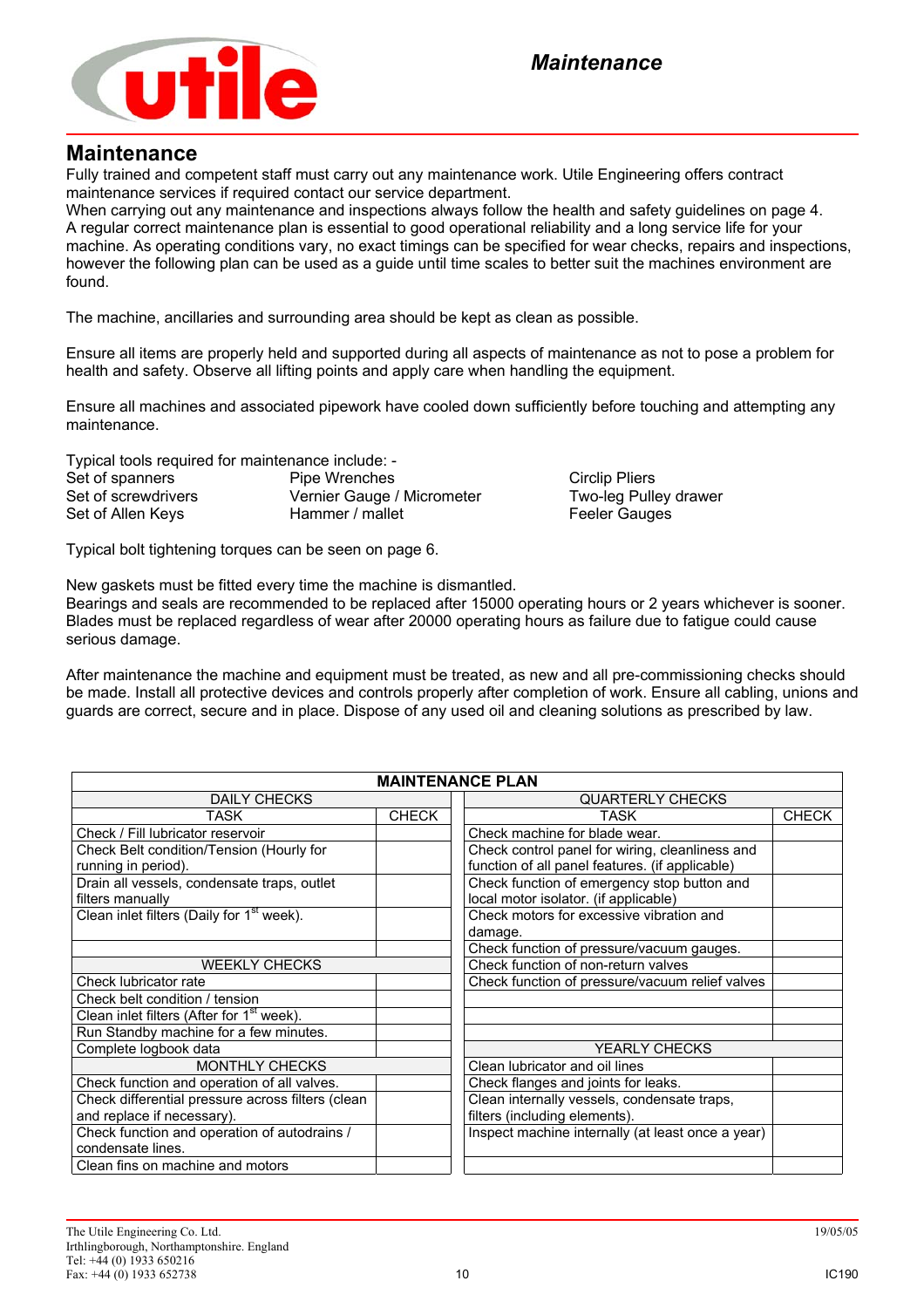

# **Troubleshooting**

The following table shows some typical problems and the remedies.

| <b>SYMPTONS</b>                         | <b>CAUSES</b>                                                 | <b>REMEDIES</b>                            |
|-----------------------------------------|---------------------------------------------------------------|--------------------------------------------|
| Machine revolves in wrong direction     | Incorrect connection of motor terminal                        | Re-arrange terminal connection             |
| Discharge air temperature excessive     | 1. Machine operating at higher duty than<br>specified.        | 1. Check rating.                           |
|                                         | 2. Blocked intake filter.                                     | 2. Clean intake filter.                    |
|                                         | 3. Insufficient or wrong lubrication.                         | 3. Use correct lubrication and feed rates. |
|                                         | 4. Warped / Sticking blades                                   | 4. Replace blades                          |
| Excessive blade wear                    | 1. Insufficient lubricant to cylinder.                        | 1. Inspect & clean oil lines, oil holes.   |
|                                         | 2. Incorrect lubricant.                                       | 2. Use correct lubricant.                  |
|                                         | 3. Dirty inlet air/gas.                                       | 3. Clean & inspect intake.                 |
|                                         | 4. Excessive operating temperature                            | 4. See remedies for excessive discharge    |
|                                         |                                                               | temperature.                               |
| Abnormal noise, vibration or periodic   | 1. Worn bearing.                                              | 1. Replace bearing.                        |
| knocking                                | 2. Excessive blade wear.                                      | 2. Replace blades & check lubrication      |
|                                         | 3. Erratic cylinder wear.                                     | 3. Rebore, redowel & check lubrication.    |
|                                         | 4. Insufficient lubrication                                   | 4. Increase lubrication rate               |
|                                         | 5. Rotor contacting coverplates                               | 5. Check temperature, pressure &           |
|                                         |                                                               | internal clearances                        |
|                                         | 6. Drive misalignment                                         | 6. Realign and retension drive.            |
|                                         | 7. Warped rotor blades.                                       | 7. Replace rotor blades.                   |
|                                         | 8. Excessive liquid carryover.                                | 8. Drain all points.                       |
| Vacuum cannot be built up or only up to | 1. Worn blades.                                               | 1. Replace rotor blades.                   |
| a certain extent.                       | 2. Improper belt tension.                                     | 2. Adjust belt tension.                    |
|                                         | 3. Sticking relief valve.                                     | 3. Clean and replace.                      |
| Slipping of belts                       | 1. Improper belt tension.                                     | 1. Adjust belt tension.                    |
|                                         | 2. Worn belt.                                                 | 2. Replace with new ones.                  |
| Overheating of electric motor           | 1. Overloading of motor due to excessive<br>working pressure. | 1. Lower working pressure.                 |
| Machine does not start                  | 1. Breakdown of electric current                              | 1. Contact power company.                  |
|                                         | 2. Malfunction of motor.                                      | 2. Check motor.                            |
|                                         | 3. Wrong motor connections.                                   | 3. Check electrical connections.           |
| Shaft partially or totally locked       | 1. Faulty bearing                                             | 1. Replace bearing.                        |
|                                         | 2. Foreign particles in machine.                              | 2. Disassemble machine and remove          |
|                                         |                                                               | foreign particles.                         |
|                                         | 3. Machine seized.                                            | 3. Repair machine.                         |

Note: If assistance is required in determining and correcting the fault with the machine then contact our service department.

# **1. Check Blade Wear**

When carrying out any maintenance and inspections always follow the health and safety guidelines on page 3. Fully trained and competent staff must carry out any maintenance work.

- 1.1 Carry out the following procedure after the first 2,000 running hours and repeat every 5,000-hour interval. Record all measurements.
- 1.2 With the pump stationary and with the system drained, remove the eyebolt or plug in the top of the machine cylinder and insert into the hole beneath a pointed measuring rod 6mm dia x 150mm long until contact is made with the rotor (see fig. 8). Scribe a mark on the rod. Slowly rotate the shaft by hand until the rod drops onto the tip of the blade, scribe a second mark on the rod. Measure the amount of movement and renew the blades if this exceeds 6mm. Replace the plug or eyebolt.

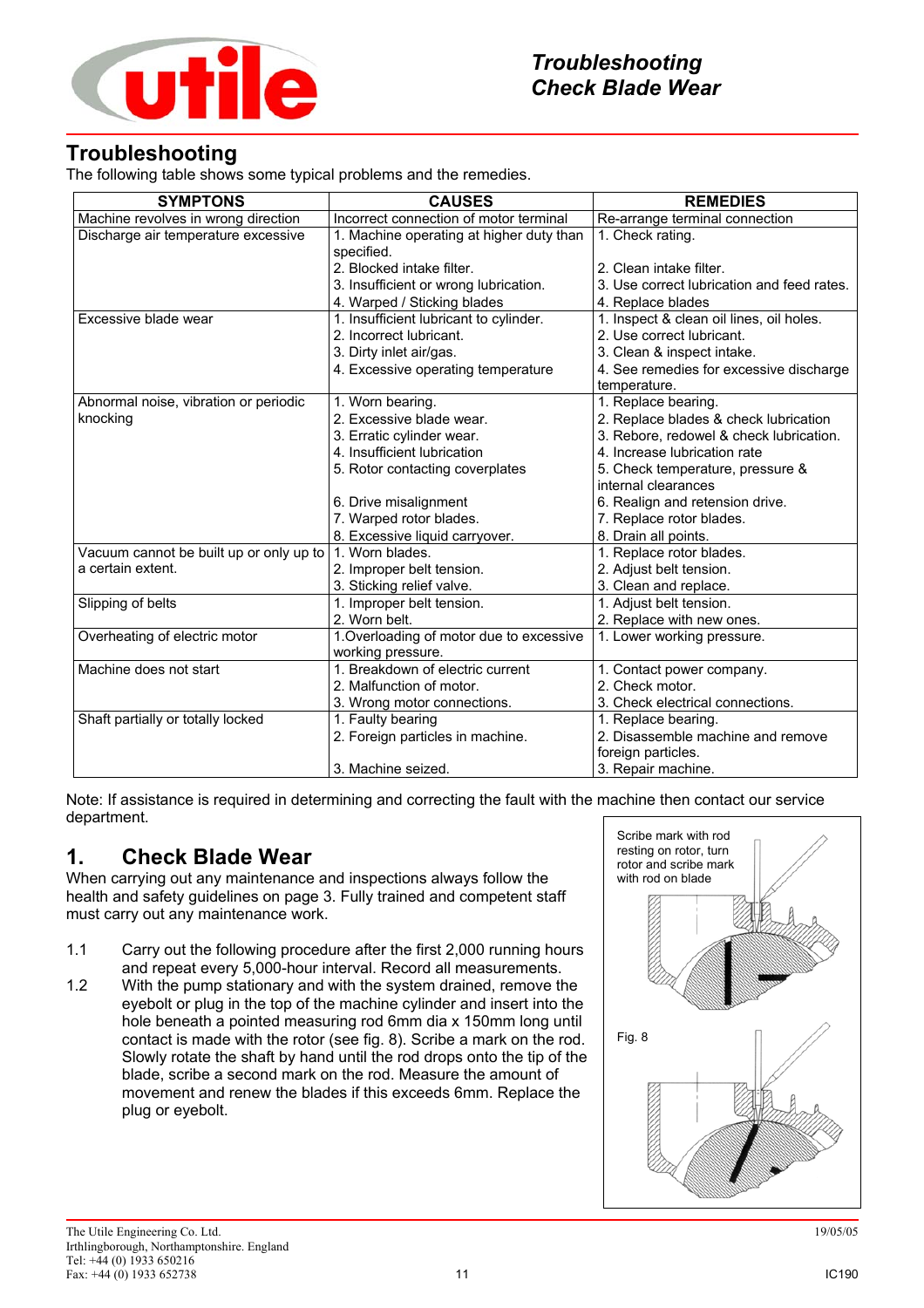

### **2. Blade Inspection**

When carrying out any maintenance and inspections always follow the health and safety guidelines on page 3. Ensure all electric circuits are isolated and cannot be switched on, and that the pipeline system has been cleared and is pressurised to atmospheric pressure. Fully trained and competent service personnel must carry out any maintenance work.

Inspection commences with the dismantling of the rear end, after removal of the oil tank and pipes.

- 2.1 Remove 6 hex head screws (13) the coverplate (3) can be withdrawn complete with the oil pump assembly (17) leaving the ball bearing (9) on the shaft. Do not loose the oil pump coupling (17).
- 2.2 Measure and note the thickness of the gasket (11) fitted between the cylinder (1) and coverplate (3).
- 2.3 The blades (8) can now be removed form their slots for inspection.

Check the blades for lamination, chipping or charring on their rubbing edges and for concave wear. For any other wear other than polished surfaces or if the blades depth has reduced to 67mm or below then replace the blades.

When replacing blades a complete set must be replaced. The old blades must be disposed of according to the local government laws. When fitting new blades, make sure they slide freely in their slots and if necessary remove high spots with fine emery cloth. Lightly smear the blade surfaces with oil before reassembly.

2.4 Inspect the visible part of the cylinder bore and rotor for any signs of excessive wear or scuffing and for excessive slot wear. If there is any sign of cylinder rubbing completely dismantle the machine. Factory reconditioning is recommended, but if work has to be carried out on site, we advise you most strongly to contact Utile Engineering Service Department for advice.

During inspection, determine if the correct oil is being used. Bearings, cylinder wall, rotor/shaft assembly and blades should show a polished surface with a light film of oil. Hard baked deposits indicate inferior oil, dirt or excessive temperature.

### **3. Reassembly after Blade Inspection**

Reassemble in the reverse order taking note of the following points: -

- 3.1 Ensure the blades are orientated correctly in their slots.
- 3.2 If coverplate gaskets have been replaced, it is essential that they are the same thickness as the originals, otherwise internal clearances will be affected and could cause serious damage. Lightly smear the gasket with oil before replacing.
- 3.3 Replace coverplate, screws, oil pump and oil tank. Before reconnecting oil pipes ensure they are primed.

# **4. Cylinder Renewal**

With the rear end coverplate (3) already removed as described in 2 for blade inspection, the next stage is to withdraw the rotor complete with the drive end coverplate (2).

- 4.1 Remove any oil pipes connected to the drive end.
- 4.2 Undo 6 screws (13) and slide off the coverplate (2) complete with the rotor.
- 4.3 Measure and note the thickness of the gasket (11) fitted between the cylinder (1) and coverplate (2). The cylinder can now be replaced or rebored.
- 4.4 When reboring the cylinder the maximum allowable increase in diameter is 0.8mm to give a final bore of 200.80mm. Contact Utile Engineering for appropriate assembly instructions in this case.

# **5. Removal of Bearings and Seals**

With the rear end coverplate (3) already removed as described in 2 for blade inspection.

5.1 Using a two-leg pulley drawer the rear end ball bearing (9) can be removed from the shaft.

With the drive end coverplate (2) already removed complete with rotor as described in 4 for cylinder renewal.

- 5.2 Using a two-leg pulley drawer the remove the drive end coverplate (2) complete with the shaft seal (10)
- leaving the ball bearing on the shaft. Note the position of the thrust washer (15) in the coverplate. 5.3 Using a two-leg pulley drawer the drive end ball bearing (9) can be removed from the shaft.
- 5.4 The oil seal (10) can be pressed out of the coverplate for inspection.
- 
- 5.5 Inspect the bearings, renew if they show any signs of wear or pitting.<br>5.6 Examine the shaft seal (10) and renew if the wiping lip is worn or dan Examine the shaft seal (10) and renew if the wiping lip is worn or damaged.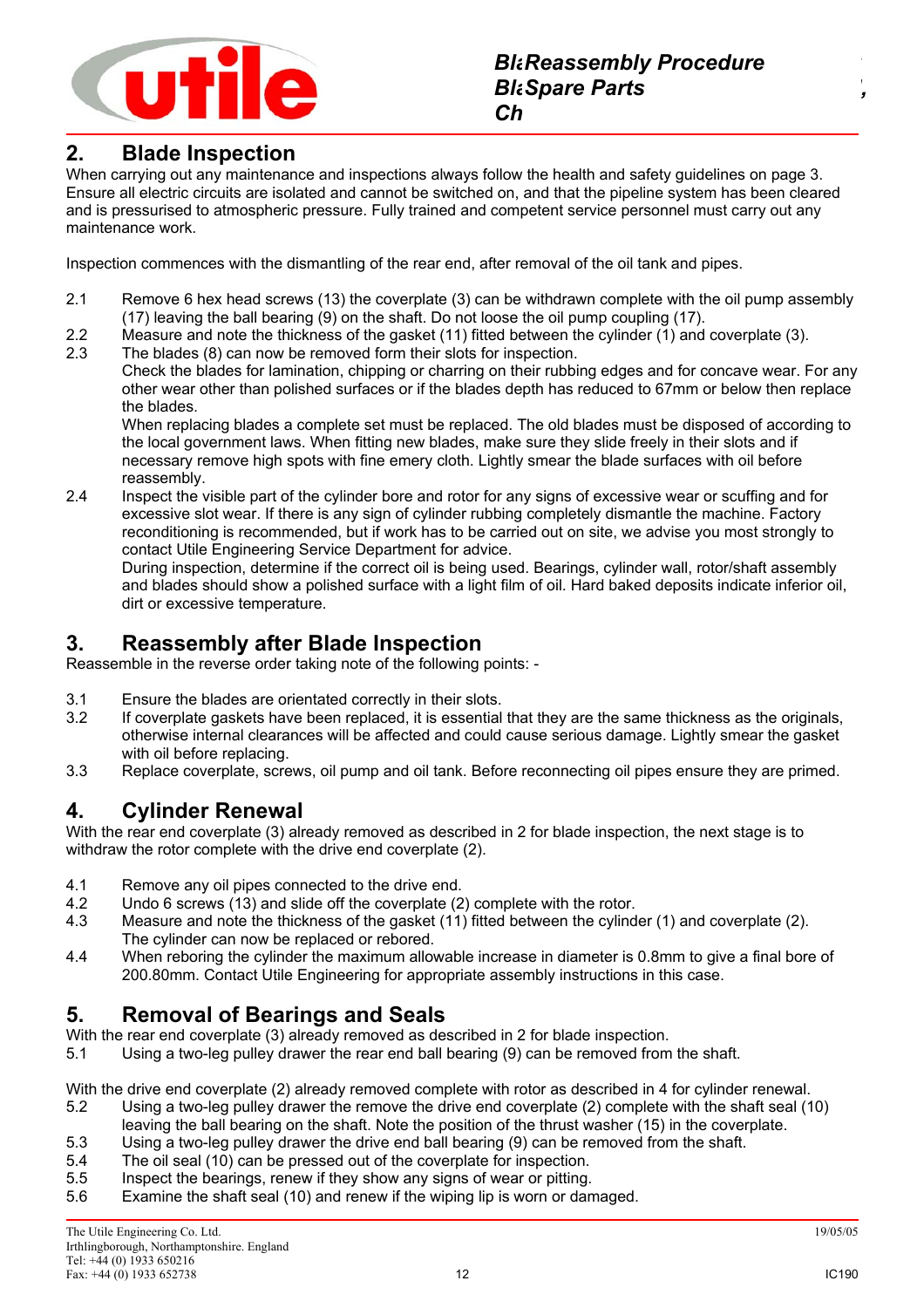

### **6. Reassembly Procedure**

This section only applies when using original bore size or replacement cylinder. Before commencing reassembly ensure that all components are perfectly clean and oilways are clear. Lightly smear the shaft with oil to assist assembly.

The correct clearances for these machines are: -

|                              | <b>MP200A</b>         | MP300A                |  |
|------------------------------|-----------------------|-----------------------|--|
| Drive End Coverplate / Rotor | $0.10$ mm / $0.13$ mm | $0.20$ mm / $0.23$ mm |  |
| Rear End Coverplate / Rotor  | $0.08$ mm / $0.10$ mm | $0.08$ mm / $0.10$ mm |  |
| Rotor / Cylinder             | $0.08$ mm / $0.10$ mm | $0.08$ mm / $0.10$ mm |  |

Starting at the rear end

- 6.1 If spacing rings (5) have been replaced, grind replacements to the exact width of the originals and locate against the rotor side face with the flanged side nearest to the rotor.
- 6.2 Press ball bearing (9) onto the shaft.
- 6.3 Fit any shims (16) into the coverplate (3) and press coverplate onto the rotor/shaft. Set clearance.
- 6.4 If coverplate gaskets (11) have been replaced, it is essential that they are the same thickness as the originals, otherwise internal clearances will be affected and could cause serious damage. Lightly smear the gasket with oil before replacing.
- 6.5 Turn cylinder (1) upside down for ease of assembly.
- 6.6 Place rear coverplate assembly onto cylinder (1) via location dowels and bolt with 6 screws (13) and with coverplate gaskets (11) in place.
- 6.7 Check rotor / cylinder clearance.

Reassemble drive end

- 6.8 Refit sliding blades (8) in their slots after lightly smearing with oil and removing any high spots with fine emery cloth. Ensure the blades are orientated correctly in their slots.
- 6.9 Fit spacing ring (5) onto the shaft with the flanged side nearest to the rotor.
- 6.10 Press ball bearing (9) onto the shaft.
- 6.11 Replace oil seal (10) in coverplate ensuring that the tension spring faces away from the bearing.
- 6.12 Fit thrust washer (15) in the correct position in coverplate (2).
- 6.13 Assemble onto cylinder (1) via location dowels ensuring correct thickness of gaskets are used.

Check that the shaft rotates freely by hand.

- 6.14 Fit coupling (17) into the rear end of the shaft. Locate oil pump assembly (16) on coupling (17) and screw into position using screws (24 & 25)
- 6.15 Refit oil pipes. Prime oil pipes before use.

### **7. Spare Parts**

A stock of the main wearing parts at the installation site is important to the constant availability and smooth running of the machine.

We recommend the following parts and quantities to be kept in stock at the installation site.

|                     | <b>Part Number</b> |               |          |
|---------------------|--------------------|---------------|----------|
| <b>Description</b>  | <b>MP200A</b>      | <b>MP300A</b> | Quantity |
| <b>Blade</b>        | S 13045/1          | S 13045/2     | 4        |
| <b>Ball Bearing</b> | H 1028             | H 1028        |          |
| Oil Seal            | F 1079             | F 1079        |          |
| Gasket - Coverplate | K 1150             | K 1150        | ◠        |
| Gasket - Flange     | S 13046            | S 13046       |          |
| Gasket - Oil Pump   | S 9679/1           | S 9679/1      |          |

**Always quote the machine serial number when ordering spare parts.**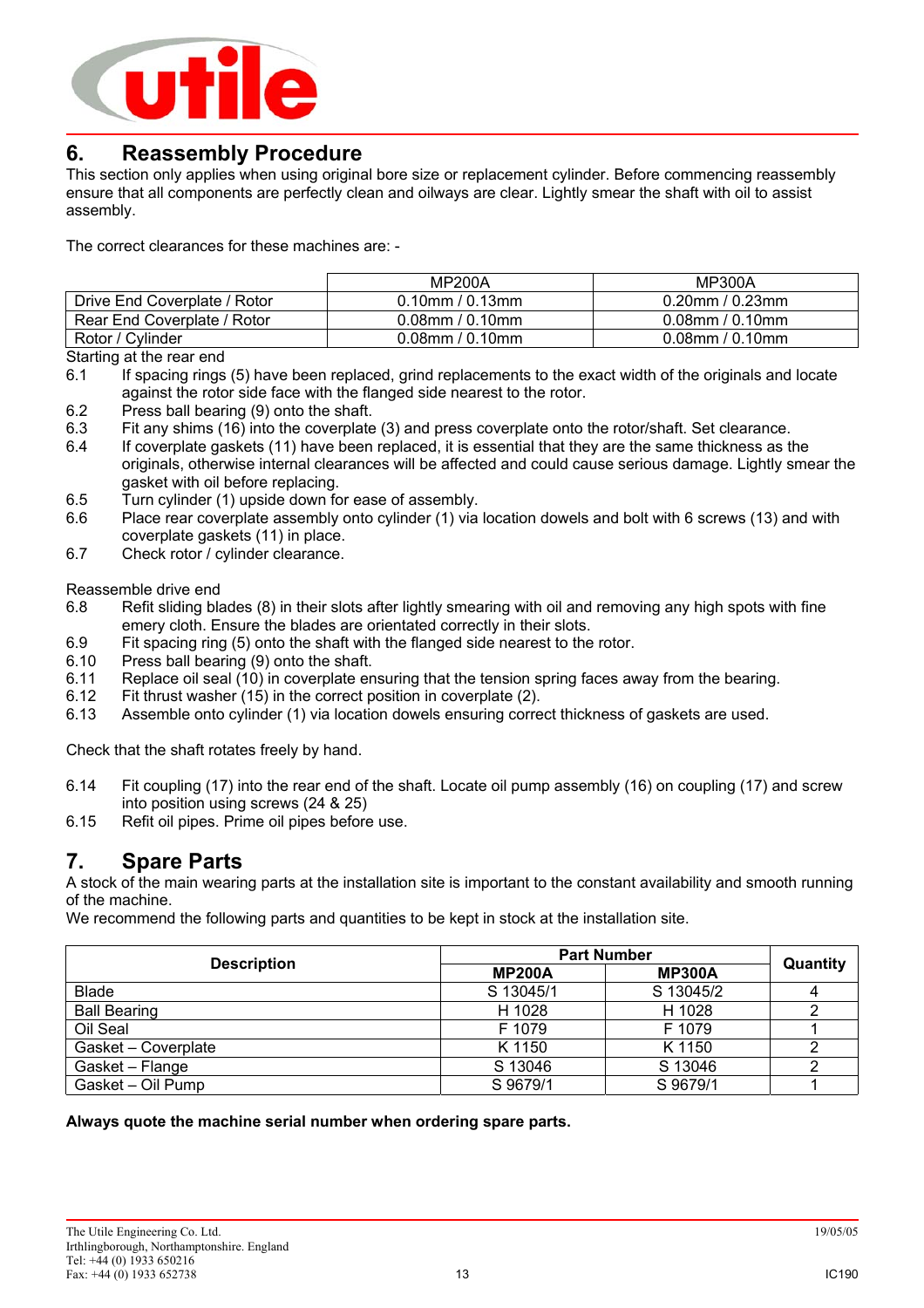



|                |                                   |               | <b>PART NUMBER</b> |                 |  |
|----------------|-----------------------------------|---------------|--------------------|-----------------|--|
| <b>ITEM</b>    | <b>DESCRIPTION</b>                | <b>MP200A</b> | <b>MP300A</b>      | <b>QTY</b>      |  |
| 1              | <b>CYLINDER</b>                   | S 13038/1     | S 13038/2          | 1               |  |
| $\overline{2}$ | <b>COVERPLATE - DRIVE END</b>     | S 13040/1     | S 13040/2          | 1               |  |
| $\overline{3}$ | <b>COVERPLATE - REAR END</b>      | S 13040/4     | S 13040/4          | 1               |  |
| 4              | <b>ROTOR &amp; SHAFT ASSEMBLY</b> | S 13159       | S 13160            | 1               |  |
| $\overline{5}$ | <b>SPACING RING</b>               | S 13042       | S 13042            | $\overline{2}$  |  |
| $\overline{6}$ | <b>INLET FLANGE</b>               | S 13057/1     | S 13039/1          | 1               |  |
| $\overline{7}$ | <b>OUTLET FLANGE</b>              | S 13057/2     | S 13039/2          | 1               |  |
| 8              | <b>BLADE</b>                      | S 13045/1     | S 13045/2          | 4               |  |
| $\overline{9}$ | <b>BALL BEARING</b>               | H 1028        | H 1028             | $\overline{2}$  |  |
| 10             | <b>OIL SEAL</b>                   | F 1079        | F 1079             | 1               |  |
| 11             | <b>GASKET - COVERPLATE</b>        | K 1150        | K 1150             | $\overline{2}$  |  |
| 12             | <b>GASKET - FLANGE</b>            | S 13046       | S 13046            | $\overline{2}$  |  |
| 13             | <b>HEX HEAD SCREW</b>             | G 1083        | G 1083             | $\overline{12}$ |  |
| 14             | SOCKET HEAD CAP SCREW             | G 1189        | G 1189             | $\overline{4}$  |  |
| 15             | <b>THRUST WASHER</b>              | B 1069        | B 1069             | 1               |  |
| 16             | <b>SHIM</b>                       | K 1051        | K 1051             | <b>TO SUIT</b>  |  |
| 17             | OIL PUMP ASSEMBLY                 | S 13012/2     | S 13012/2          | 1               |  |
| 18             | <b>COUPLING</b>                   | S 10223       | S 10223            | 1               |  |
| 19             | <b>GASKET - OIL PUMP</b>          | S 9679/1      | S 9679/1           | 1               |  |
| 20             | <b>ADAPTOR</b>                    | R 1084        | R 1084             | $\overline{2}$  |  |
| 21             | <b>TUBING NUT</b>                 | R 1152        | R 1152             | $\overline{2}$  |  |
| 22             | OIL DELIVERY PIPE - DRIVE END     | X 1213/1      | X 1213/2           | 1               |  |
| 23             | OIL DELIVERY PIPE - REAR END      | X 1212        | X 1212             | 1               |  |
| 24             | SOCKET HEAD CAP SCREW             | G 1130        | G 1130             | 1               |  |
| 25             | SOCKET HEAD CAP SCREW             | G 1138        | G 1138             | 1               |  |
| 26             | <b>ROLL PIN</b>                   | E 1022        | E 1022             | 1               |  |
| 27             | <b>DOWEL PIN</b>                  | E 1000        | E 1000             | 4               |  |
| 28             | <b>KEY</b>                        | N 1046        | N 1048             | $\mathbf{1}$    |  |
| 29             | <b>EYEBOLT</b>                    | A 1013        | A 1013             | 1               |  |

# **After Sales Service**

Contact the address or telephone number shown at the bottom of each page or our local distributor, for any after sales service, maintenance or service problems.

Contract maintenance, service exchange machines or a site visit by a Utile Engineering Service Engineer can also be arranged in the same manner.

Utile Engineering can also provide Training Programs for all your requirements, from maintenance repair to operator and supervisor training. They are structured to give specialist knowledge of our products and procedures including use of authorised spares. The enacting of the Health and Safety at Work Act focused attention on the responsibility of all parties, manufacturers, users and repairers on the repair of equipment. We strongly recommend that repairs should be carried out to the original specification using authorised replacement parts where necessary.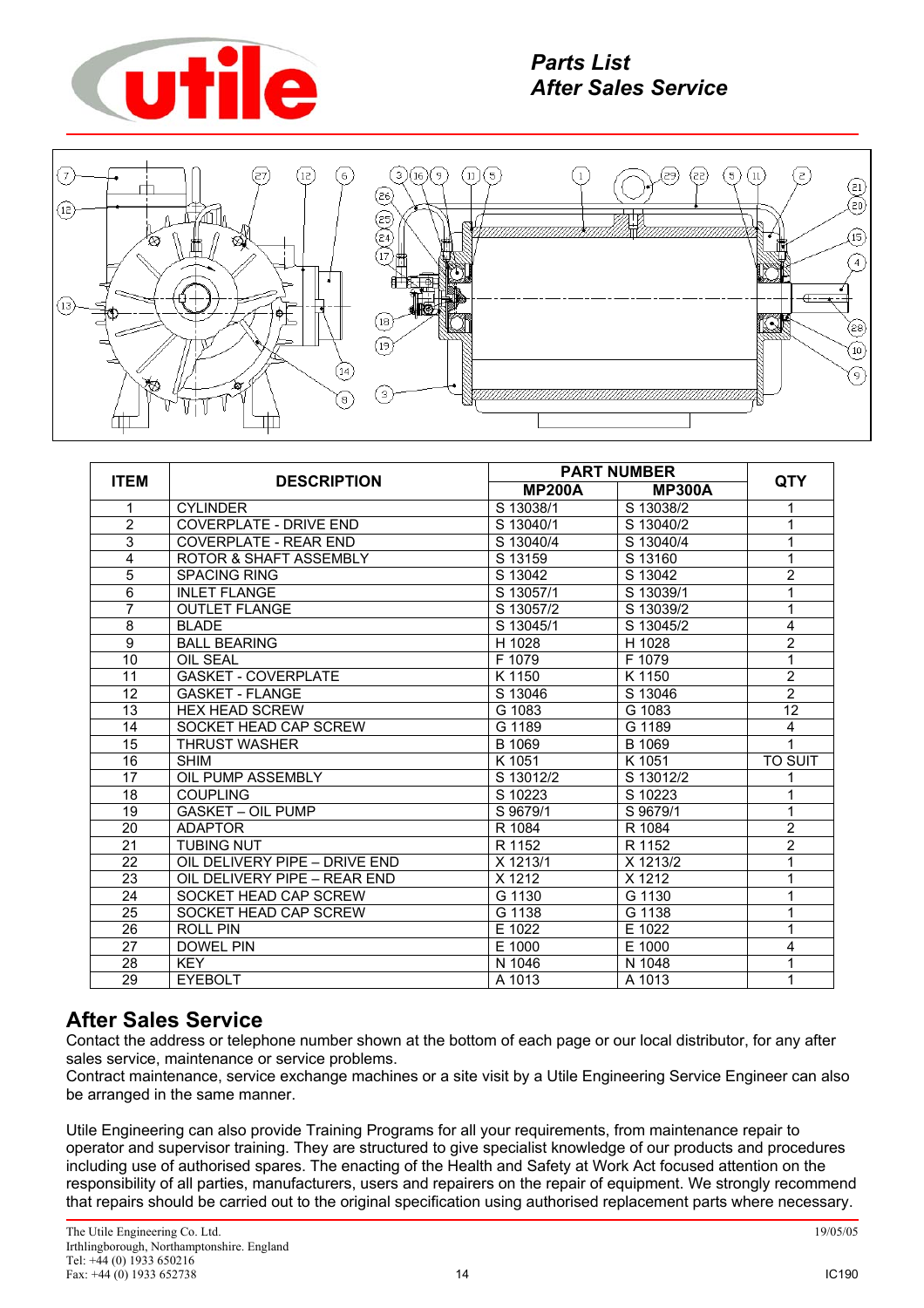

#### **Warranty Claim Conditions**

Utile offers a 12-month warranty against faulty parts and workmanship. This does not include components used in the production of packages, where the appropriate manufacturers warranty applies.

- 1. The warranty period commences from the first day that the operator receives the machine.
- 2. The warranty covers defective parts or workmanship used in the manufacture of the machine.
- 3. The operator must notify the company promptly of any failure (using the appropriate procedure indicated below).

Please note: The company is not liable for any claim where: -

- 1. Damages or delay or any other consequential cost associated with the alleged defect, are incurred.
- 2. Malfunction caused by fair wear and tear, abnormal conditions of use, accident, neglect or misuse of equipment, or improper storage.
- 3. Deviation from operating specifications or other special terms of sale.
- 4. Improper operation, maintenance or repair.
- 5. Damage resulting during shipment or installation by other than company authorised personnel.
- 6. Freight charges for goods returned to the company's premises.

No allowances will be made for repairs or alterations carried out without the company's written consent or approval.

#### **Claim form**

To make a claim complete the form below and send, phone, fax or email us at the address at the bottom of the page.

| <b>Warranty Claim Form</b>                  |  |           |                        |  |           |  |
|---------------------------------------------|--|-----------|------------------------|--|-----------|--|
| <b>Your Details</b>                         |  |           |                        |  |           |  |
| Name:                                       |  |           |                        |  |           |  |
| Company Name:                               |  |           |                        |  |           |  |
| Company Address:                            |  |           |                        |  |           |  |
|                                             |  |           |                        |  |           |  |
| Telephone:                                  |  |           |                        |  |           |  |
| Fax:                                        |  |           |                        |  |           |  |
| E-mail:                                     |  |           |                        |  |           |  |
|                                             |  |           | <b>Machine Details</b> |  |           |  |
| Serial Number:                              |  |           |                        |  |           |  |
| Model:                                      |  |           |                        |  |           |  |
| Site Location:                              |  |           |                        |  |           |  |
| Supplier Name:                              |  |           |                        |  |           |  |
| <b>Installers Name:</b>                     |  |           |                        |  |           |  |
| Date Commissioned:                          |  |           |                        |  |           |  |
| Name of Person responsible for Maintenance: |  |           |                        |  |           |  |
| Operating Hours a Day:                      |  |           |                        |  |           |  |
|                                             |  |           | <b>Duty Details</b>    |  |           |  |
| Speed:                                      |  | Gas Flow: |                        |  | Pressure: |  |
| <b>Further Information</b>                  |  |           |                        |  |           |  |
|                                             |  |           |                        |  |           |  |
|                                             |  |           |                        |  |           |  |
|                                             |  |           |                        |  |           |  |
|                                             |  |           |                        |  |           |  |
|                                             |  |           |                        |  |           |  |
|                                             |  |           |                        |  |           |  |
|                                             |  |           |                        |  |           |  |